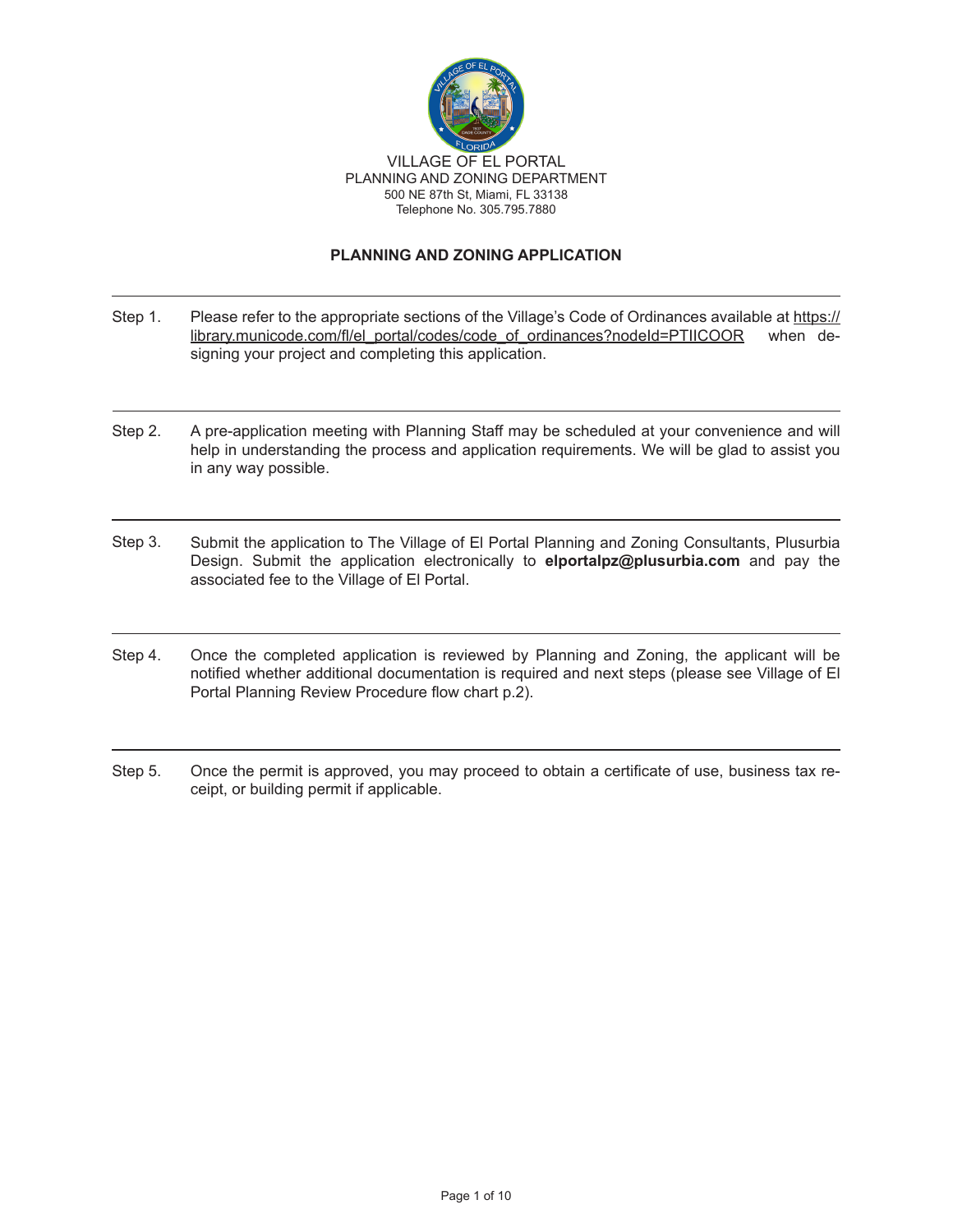

VILLAGE OF EL PORTAL **EXISTING** CH 17 ZONING PROCESS REQUIREMENTS, PROCEDURES

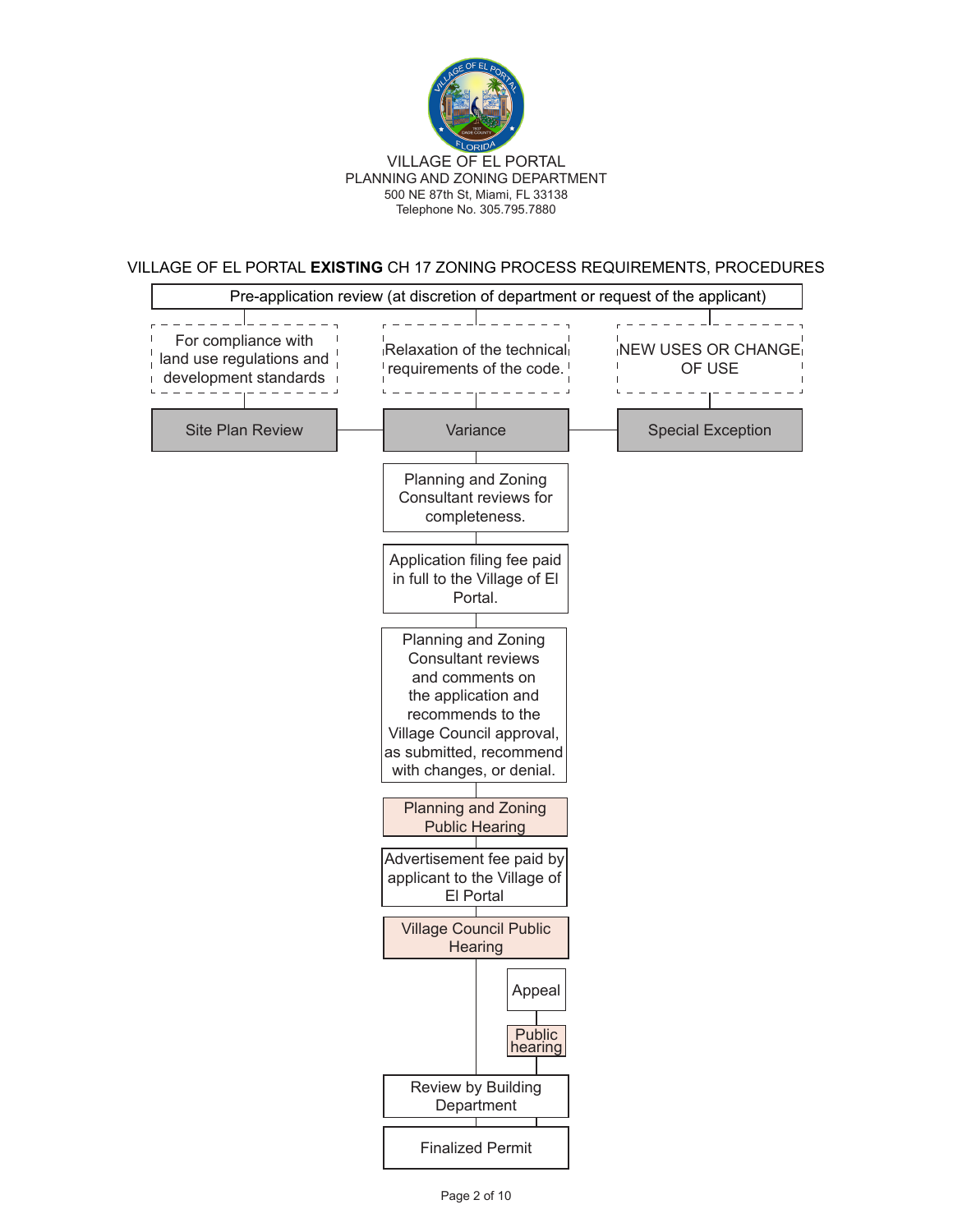

# **APPLICATION TYPE REQUESTED**

Please check each type of application your are applying for:

 $\Box$  Site Plan Review

 $\Box$  Variance

 $\Box$  Special Exception

**ADDRESS OF PROPERTY AND FOLIO NUMBER**

Information available at www.miamidade.gov/pa/property\_search.asp

Property Address: Folio Number:

#### **APPLICANT INFORMATION SHEET**

| Property Owner's Name:                                        |                    |
|---------------------------------------------------------------|--------------------|
| Mailing Address, City, State, Zip                             |                    |
| E-mail Address                                                |                    |
| <b>Phone Number</b>                                           | Cell Phone Number: |
| Name of Agent (Contractor and<br>Architect may act as agents) |                    |
| Mailing Address, City, State, Zip                             |                    |
| E-mail Address                                                |                    |
| <b>Phone Number</b>                                           | Cell Phone Number: |

## **OWNER AFFIDAVIT**

I, \_\_\_\_\_\_\_\_\_\_\_\_\_\_\_\_\_\_\_\_\_\_\_\_\_\_\_\_\_\_, being first duly sworn, depose and say that I am the legal owner of record of the property described and which is the subject of the proposed Temporary Use Permit and Occupancy Permit, and that all statements and representations made are true and correct.

I acknowledge that I am subject to penalties of law, including the laws on perjury, and to possible revocation of this variance for any false or misleading statements in this application.

Print Owner's Name

Sworn to and subscribed to before me this \_\_\_\_day of \_\_\_\_\_\_\_\_\_\_\_\_\_\_\_\_\_\_\_\_\_\_\_\_\_\_\_\_

\_\_\_\_\_\_\_\_\_\_\_\_\_\_\_\_\_\_\_\_\_\_\_\_\_\_\_\_\_\_\_\_\_\_ \_\_\_\_\_\_\_\_\_\_\_\_\_\_\_\_\_\_\_\_\_\_\_\_\_\_\_\_\_\_\_\_\_\_

Name: Notary Public - State of Florida Commission no: My commision expires:

 $\mathcal{L}_\text{max}$  and  $\mathcal{L}_\text{max}$  and  $\mathcal{L}_\text{max}$  and  $\mathcal{L}_\text{max}$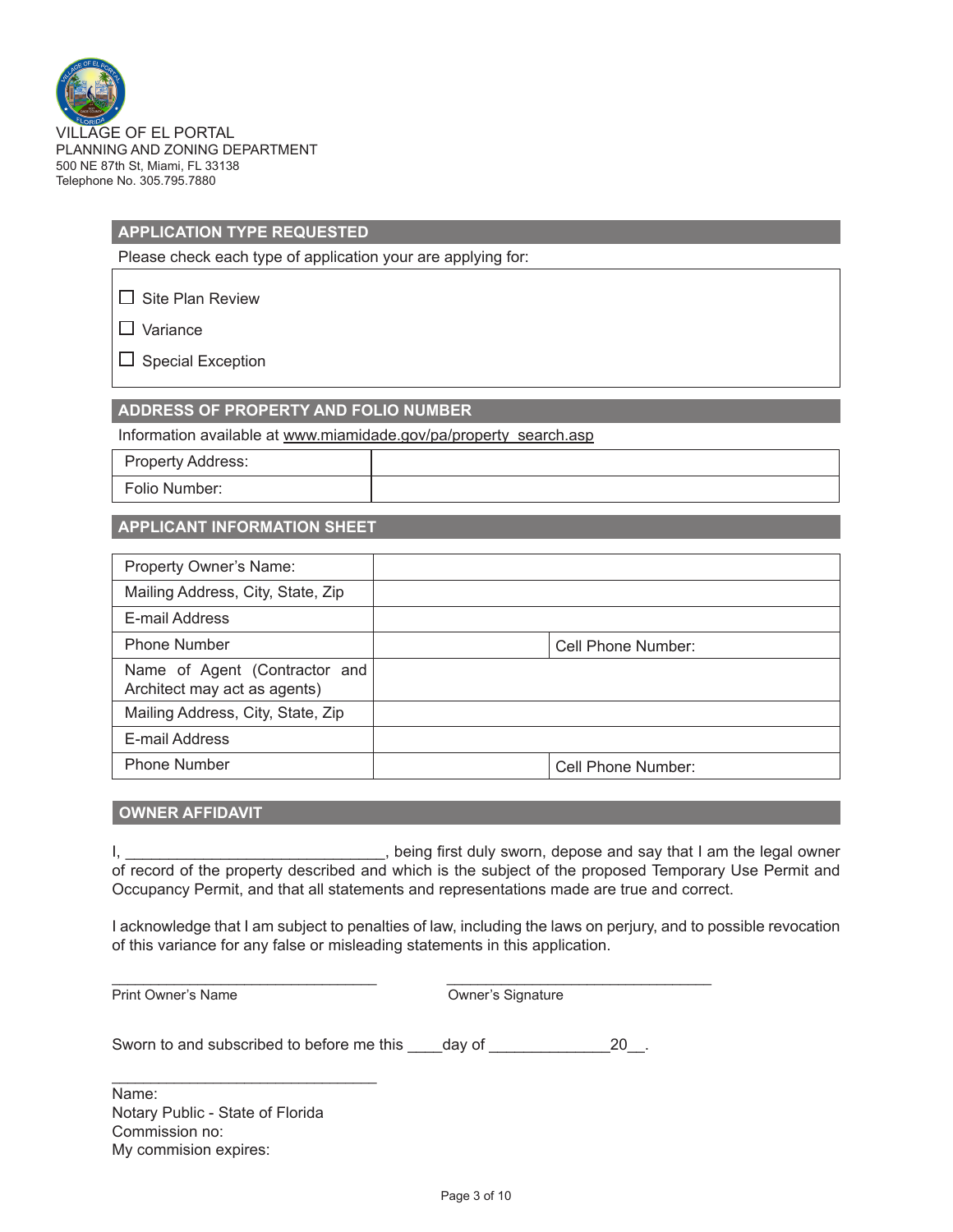

VILLAGE OF EL PORTAL PLANNING AND ZONING DEPARTMENT 500 NE 87th St, Miami, FL 33138 Telephone No. 305.795.7880

**Letter of intent**. Describe the request in full. Explain the purpose of the application, benefit(s) in the change and reasons why this application should be approved. Specify the exact nature of the use or operation applied for, together with any pertinent technical data, which will clarify the proposal.

**Proof of ownership**. A copy of the most recent tax bill, property appraiser's office record or a copy of the most recent recorded warranty deed is required.

**Survey**, less than six (6) months old, signed and sealed by a by a Florida registered surveyor and mapper.

**Project Plan**, scaled and dimensioned with appropriate area calculations as necessary. Use clouding to identify the area of new work. Clearly mark setbacks, heights, areas, etc.

**Landscape Plan**. Clearly identifying any removal of trees. **Variance** requirements per Sec. 17-58 (a)(b) (see page 5).

**Sketches and/or color photographs**. Any graphical representation of the requested changes to clearly describes the proposal.

 $\Box$  Other data as required. (Planning official may request additional information).

 $\Box$  Submit (1) digital copy of the each application with all required material to elportalpz@plusurbia.com.

**Application** (\$25) **and filing fee** (\$700) paid in full to the Village of El Portal before review.

### **SPECIAL EXCEPTION CHECKLIST GENERAL REQUIREMENTS**

**Letter of intent**. Describe the request in full. Explain the purpose of the application, benefit(s) in the change and reasons why this application should be approved. Specify the exact nature of the use or operation applied for, together with any pertinent technical data, which will clarify the proposal.

**Proof of ownership**. A copy of the most recent tax bill, property appraiser's office record or a copy of the most recent recorded warranty deed is required.

**Survey**, less than six (6) months old, signed and sealed by a by a Florida registered surveyor and mapper.

**Project Plan**, scaled and dimensioned with appropriate area calculations as necessary. Use clouding to identify the area of new work. Clearly mark setbacks, heights, areas, etc. **Landscape Plan**. Clearly identifying any removal of trees.

**Special Exception** requirements per Sec. 17-59 (c) (d) (e) (see page 7).

**Site Plan Review** requirements per Sec. 17-53 (e) (see page 6).

 $\Box$  Other data as required. (Planning official may request additional information).

 $\Box$  Submit (1) digital copy of the each application with all required material to elportalpz@plusurbia.com.

**Application fee** (\$25) **and filing fee** (\$3,500) paid in full to the Village of El Portal before review.

## **VARIANCE CHECKLIST SITE PLAN REVIEW CHECKLIST**

**Letter of intent**. Describe the request in full. Explain the purpose of the application, benefit(s) in the change and reasons why this application should be approved. Specify the exact nature of the use or operation applied for, together with any pertinent technical data, which will clarify the proposal.

**Proof of ownership**. A copy of the most recent tax bill, property appraiser's office record or a copy of the most recent recorded warranty deed is required.

**Survey,** less than six (6) months old, signed and sealed by a by a Florida registered surveyor and mapper.

**Project Plan,** scaled and dimensioned with appropriate area calculations as necessary. Use clouding to identify the area of new work. Clearly mark setbacks, heights, areas, etc. **Landscape Plan**. Clearly identifying any removal of trees.

**Site Plan Review** requirements per Sec. 17-53 (e) (see page 6). **Sketches and/or color photographs**. Any graphical representation of the requested changes to clearly describes the proposal.

 $\Box$  Other data as required. (Planning official may request additional information).

 $\Box$  Submit (1) digital copy of the each application with all required material to elportalpz@plusurbia.com.

**Application fee** (\$25) **and filing fee** (\$0.10 p/ lot sf) paid in full to the Village of El Portal before review.

 $\Box$  Once the entire list of requirements is satisfied, the application has been submitted, the fee paid, and the review is complete, applicant to present project to Planning and Zoning Committee and Village Council (refer to page 2 for procedures).

 $\Box$  Applicant to pay advertisement fee at Village Hall before presenting to Village Council at Regular Council Meeting.

**Note:** For public hearings, applications can be presented digitally on the screens at Village Hall or physically on boards. The applicant is responsible for removing all presentation material from Village Hall after every meeting. Anything left behind will be discarded.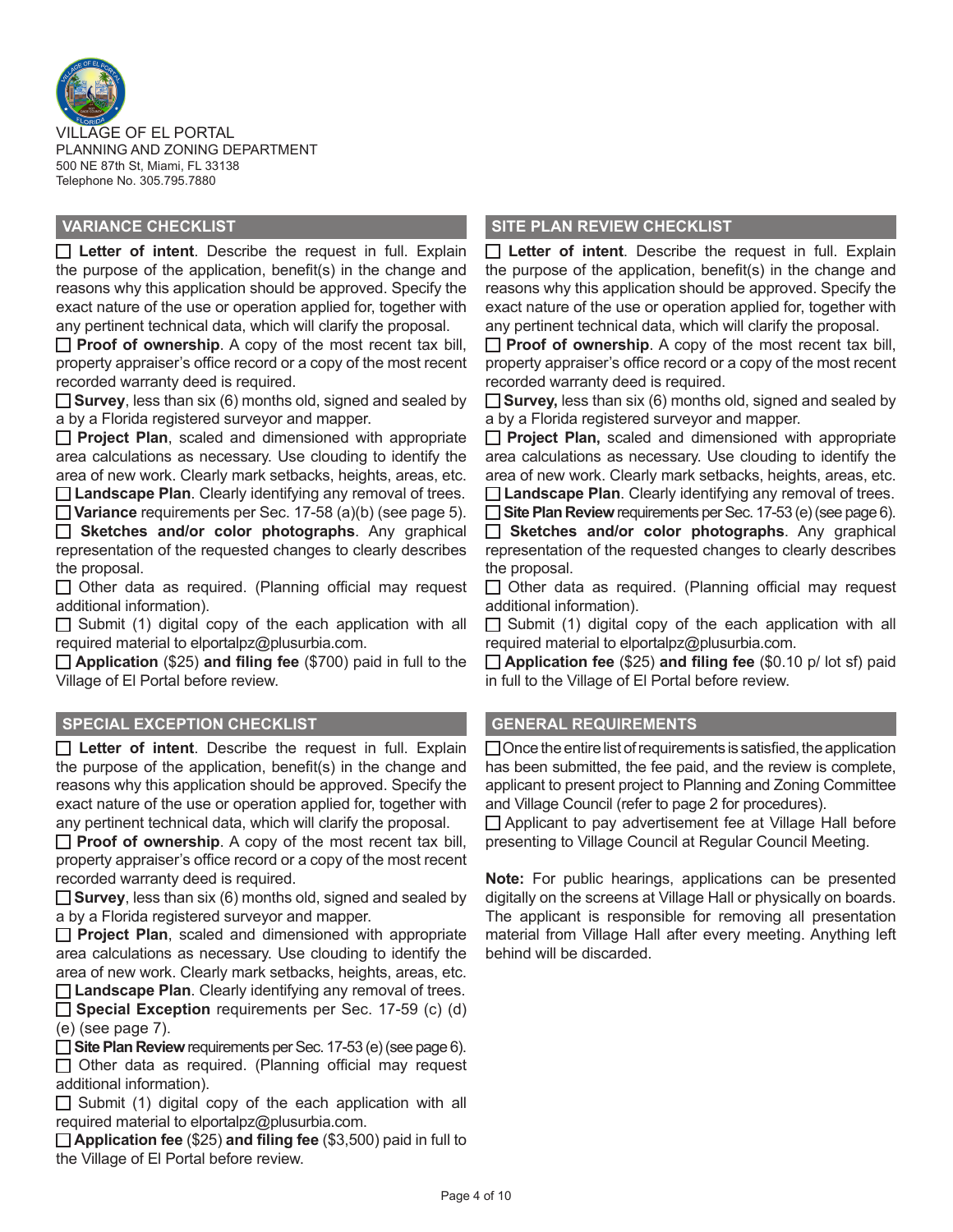

#### **VARIANCE REQUIREMENTS**

According to Sec. 17-58 (a) and (b) - Requirements and procedures for variances and administrative adjustmentsm, any application for a variance shall abide by the following:

(a) Generally. Variances or administrative adjustments are relaxations of the technical requirements of this chapter where such action will not be contrary to the public interest and where, owing to conditions peculiar to the property and not the result of the actions of the applicant, and where a literal enforcement of this chapter would result in unnecessary or undue hardship. No variance that would increase flood damage on other property shall be granted unless flowage easements have been obtained from the owners of affected properties.

(b)Variance. The village may grant a variance from the provisions of this chapter in accordance with the following procedures, regulations and requirements:

(1) Property owners or their authorized representatives, who possess written authorization, shall be the only eligible applicants for variances other than the village itself.

(2) Applications shall be received by the village in a form prescribed by the village accompanied by any necessary information or documentation supporting the request and shall be reviewed in accordance with the provisions of this chapter and applicable state law. Information supporting said request shall include:a.Existing land use designation(s);b.Existing zoning districts;c.Type of development proposal;d.Density/intensity of use;e. Survey of property;f.Subdivision plat, if platted;g.Variance requested;h.Reason and justification for variance;i. Information on other required permits, if any;j.Other information in order to explain proposal.

(3) The planning and zoning director shall review all submitted applications for completeness.

(4) The director shall meet to consider applications for variances and shall make an initial determination of conformance with applicable regulations. Upon conclusion of the review, the director shall make a recommendation to the village council.

(5) The village council shall hold a public hearing to consider the recommendation of the director with respect to applications for variances and shall, upon conclusion of the public hearing, determine where, owing to special conditions, a literal enforcement of the provisions of these land development regulations will result in unnecessary and undue hardship. In order to authorize any variance from the terms of this zoning code, the village council must and shall find the following:

a. Special conditions and circumstances exist which are peculiar to the land, structure, or building involved and which are not generally applicable to other lands, structures, or buildings in the same district.

b. The special conditions and circumstances do not result from the actions of the applicant and/or the property owner.

c. Literal interpretation of the provisions of this zoning code would deprive the applicant of rights commonly enjoyed by other properties in the same district under the terms of this zoning code and would result in unnecessary and undue hardship, but not economic hardship, on the applicant.

d. The variance granted is the minimum variance that will make possible the reasonable use of land, structure, or building.

e. The grant of the variance will be in harmony with the general intent and purpose of this zoning code, and the variance will not be injurious to the area involved or otherwise detrimental to the public welfare.

f. Granting the variance requested will not be detrimental to adjacent property or adversely affect the public welfare.

g. No nonconforming use of neighboring lands, structures, or buildings in other districts shall be considered grounds for the authorization of a variance.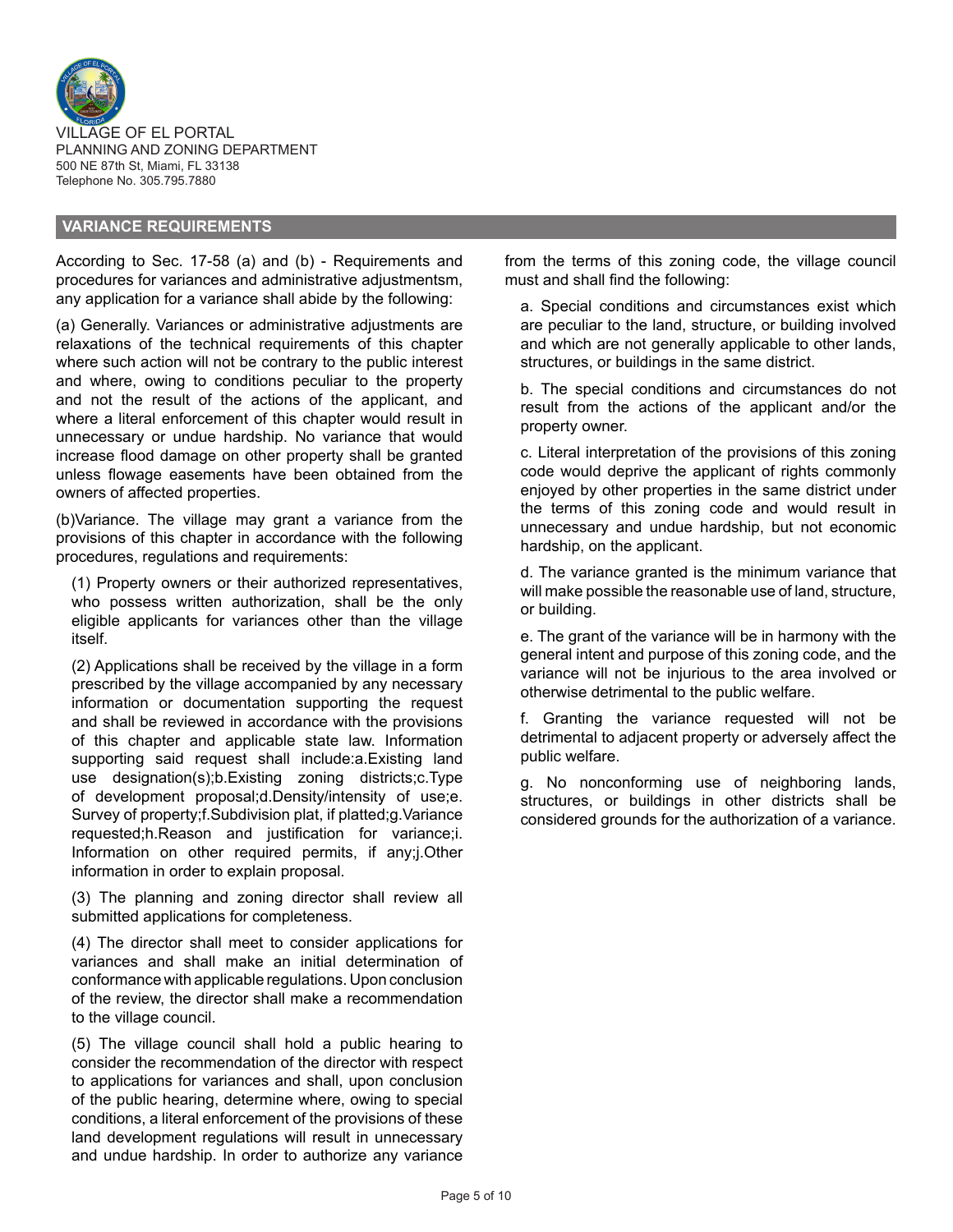

#### **SITE PLAN REVIEW REQUIREMENTS**

According to Sec. 17-53 (e) Requirements and procedures for site plan review, any application for site plan approval shall abide by the following:

(1) Letter of intent describing the nature of the request and any other pertinent information.

(2) Application fee.

(3) A legal description, including the section, township, and range.

(4) Site boundaries clearly identified, and ties-to-section corners.

(5) Proposed land uses.

(6) Location and height of all structures and total floor area with dimensions to lot lines, and designations of use.

(7) Building separations dimensioned.

(8) Vehicular circulation system for cars, bicycles, and other required vehicle types, with indication of connection to public rights-of-way. Location of all parking and loading areas.

(9) All adjacent rights-of-way, with indication of ultimate right-of-way line, center line, width, paving width, existing median cuts and intersections, street light poles, and other utility facilities and easements. Location of all cross streets and driveways within 350 feet of property limits.

(10) Pedestrian circulation system.

(11) Provider of water and wastewater facilities.

(12) Existing and proposed fire hydrant locations.

(13) The following computations shall be provided in a legend:

a. Gross acreage.

b. Net acreage. Gross acreage covered by the property excluding road easements and rights-of-way, if any.

c. Number of dwelling units and density for residential uses only.

d. Square footage of ground covered by buildings or structures and designation of use.

e. Required number of parking spaces.

f. Number of parking spaces provided.

g. Front, side(s), rear setbacks required and provided.

h. Pervious, impervious and paved surfaces, in square footage and percentage.

i. Open space, in square footage and percentage.

(14) Site plan location sketch, including section, township, and range, showing adjacent property owners.

(15) Geometry of all paved areas including centerlines, dimensions, radii, and elevations.

(16) Location of trash and garbage disposal system and provisions for accessibility to garbage trucks.

(17) Loading areas and provisions for accessibility to vehicles of the required type.

(18) Areas for emergency vehicles and fire engines, and provisions for accessibility to vehicles of the required type.

(19) Location of septic tank and drain field, if applicable.

(20) Street names and addresses, or a range of addresses, for any proposed building within the site plan, in conformity with village standards.

a. All addresses must be reviewed and approved by the planning and zoning director or his or her designee. New addresses associated with a site plan shall be submitted at the time of site plan application. All other addresses shall be submitted in a format acceptable to the village manager or his or her designee.

b. Address assignment shall be based on the primary frontage the site faces or accesses. The primary frontage can be either a public or private right-of-way. Driveways serving as access to a location which connect to the primary frontage cannot be used for addressing purposes.

(21) A recent survey prepared by a Florida registered surveyor and mapper, certified as to meeting the requirements of the applicable section of the Florida Administrative Code, reflecting existing natural features, such as topography, vegetation, existing paving, existing structures, and water bodies.

(22) Landscape plan and irrigation plan with landscape calculations, existing tree survey with indication of existing native vegetation that will be preserved, as required herein.

(23) Lighting plan showing photometric measurements and spillage onto adjacent properties and rights-of-way.

(24) Sign plan, for all signs which will be on site.

(25) A 24-inch by 36-inch color rendition of the building elevations of all four sides. This must be set upon an easel in the lobby of the place of the village council meeting at least 30 minutes prior to any village council meeting where the site plan will be considered. In addition, five copies of an 11-inch by 17-inch color renderings depicting the architectural design elements and theme for all sides of a building structure. All sides of a building structure are required to possess similar architectural design elements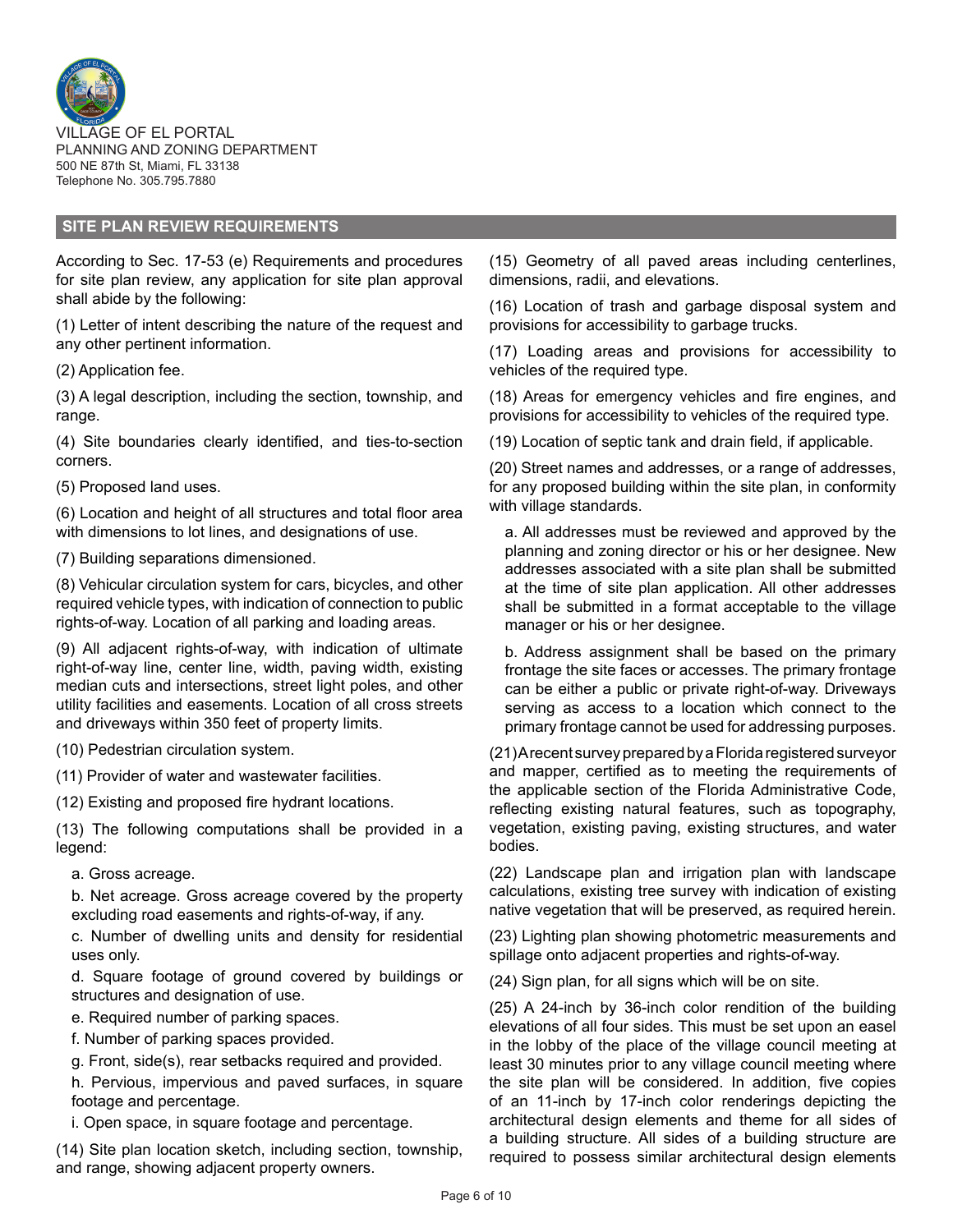

#### **SITE PLAN REVIEW REQUIREMENTS (CONT.)**

and theme that is depicted on the primary side of the same building structure.

(26) Pavement markings and traffic signing plan.

(27) Schematic water and sewer plan including the location and size of all mains and lift stations.

(28) Paving, grading, and drainage plan showing location of all drainage features, and retention areas at two-foot elevation intervals.

(29) Materials chart requirement:

a. All applicants for site plan approval, where applicable, shall create and present to the village council a materials chart, which shall consist of actual samples, indicating the color, type and the manufacturer's name and identifying numbers of roofing materials, and the color, type and the manufacturer's name and identifying numbers of paint, to be used in the project.

b. The village shall maintain the materials chart until the issuance of the certificate of completion or the certificate of occupancy, and for such additional time as it may determine is necessary.

c. The applicant shall also provide the village with the information from the materials chart in written form, including the name of the manufacturer and the manufacture's designation number for each item used on the materials chart. This sheet shall be attached to the site plan approval application and shall be incorporated as part of the application.

(30) Applications submitted that utilize an existing approved site plan, shall either include: A current "as built" or existing conditions survey delineating all buildings, parking spaces and easements of record; or the certification of a surveyor, engineer or architect, duly licensed by the state, that the existing conditions are identical with those shown on the submitted site plan.

(31) If deemed necessary by village planning director, a traffic study shall be submitted by the applicant.

(32) Two full set of plans reviewed and approved by the Miami-Dade County Fire and Rescue Department. An original stamp and signature from the fire and rescue department is required. If plans change significantly prior to site plan approval, village staff may determine that an additional review by the fire and rescue department is required.

(33) Other such information as required by the village planning director.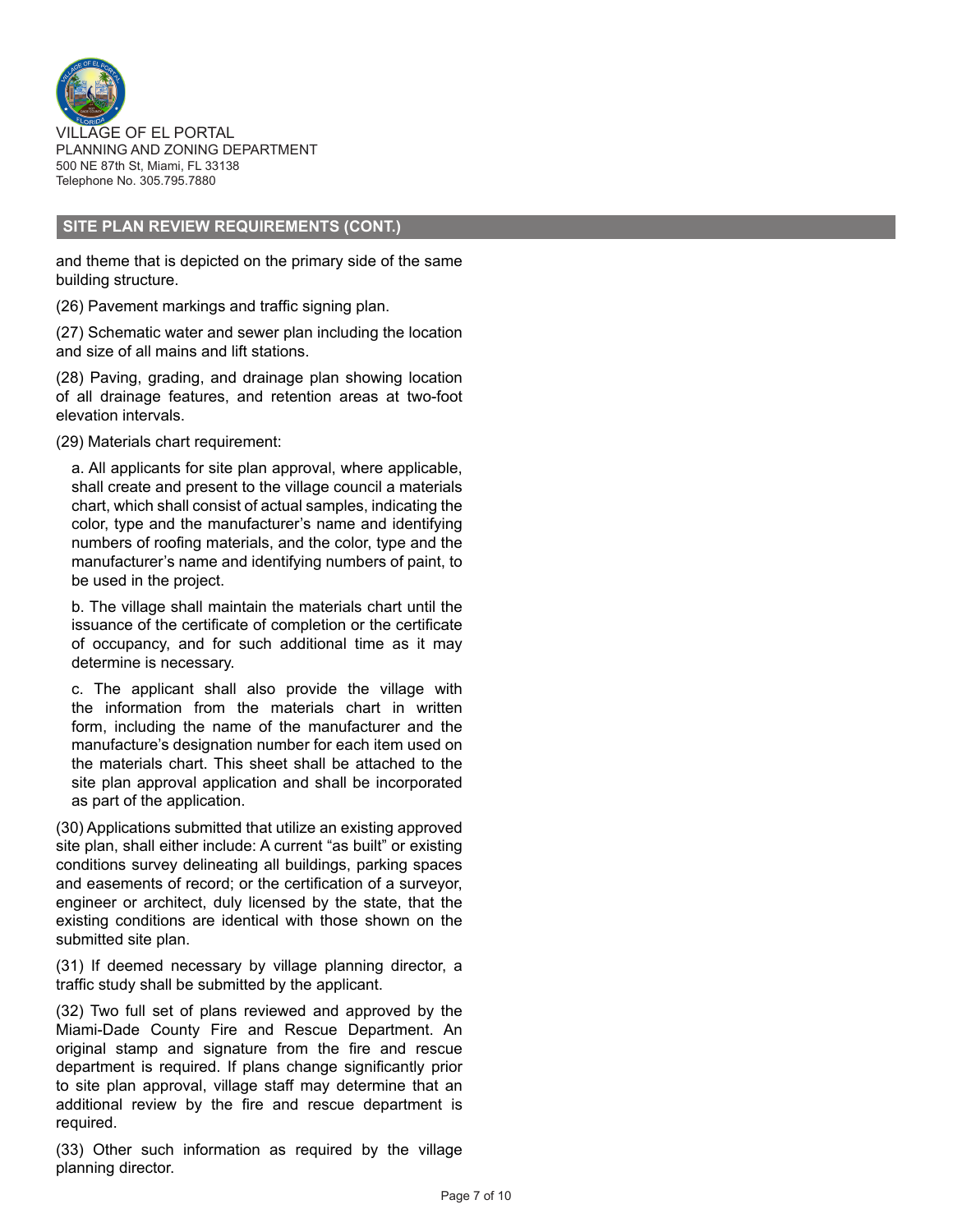

#### **SPECIAL EXCEPTION REQUIREMENTS**

According to Sec. 17-59 - Requirements and procedures for site plan and special exceptions, any application for site plan approval shall include the following information:

The following requirements, procedures and standards shall apply to any uses requiring site plan and/or special exception approval by the village council.

(c) Site plan. Every site plan presented to the village council shall show the complete layout of the proposed development of the site drawn to engineers scale and including the following:

(1) Locations of all buildings and the front, sides and rear elevations thereof, including the location, size, type and design of all signs;

(2) Locations of all areas to be used for automobile parking and, in B-1 districts, for the loading and unloading of goods;

(3) Locations and widths of all driveways on and giving access to the site;

(4) Locations and nature of all walls, fences and landscaping;

(5) Existing and proposed drainage of the site;

(6) Elevations of the proposed buildings, including colored renderings;

(7) A description of the major facilities to be located on-site;

(8) Such other information as the village council may require in order to act on such site plan in accordance with the requirements of this article;

(d) Items to be reviewed. The village council shall review and require all of the following when appropriate:

(1) Require adequate space for automobile parking and for the loading and unloading of any goods;

(2) Make requirements as to the location of such parking spaces and driveways giving access thereto and of other vehicular access to the site as will protect the public safety and serve the public convenience;

(3) Make requirements as will assure adequate drainage of the site, subject to approval by the South Florida Water Management District with respect to any land lying adjacent to the Little River Canal;

(4) Make requirements with respect to the following matters:

a. Building design and location, including setbacks;

b. The location, size, type, design and extent of display of signs;

c. The location and nature of walls and fences;

d. Sidewalks and bike paths;e.The location, nature and provision for the maintenance of landscaping;

as will assure a harmonious relation between the uses to which the site plan applies and existing and prospective residential and other development in the vicinity. The use will not create an unreasonable disruption to the area from increased noise, light, storage and use of dangerous materials, intensity and density of the development. It is the intent of this section that each application for approval of a special exception use be evaluated in light of the regulations and permitted uses governing the zoning district in which the subject property is located, and the positive and negative effects that it will have on surrounding land uses, the neighborhood and the community as gauged by the criteria contained herein.

(e) Performance standards. The village council shall apply the following standards in acting on proposed new uses and changes of use and such standards shall govern both the establishment of any use and its continuing operation:

(1) No odor, dust, fumes, gas, smoke or other atmospheric pollutant shall be disseminated beyond the boundaries of the immediate site of the building in which the use is conducted in B-1 districts.

(2) There shall be no noise or vibration resulting from or in connection with the use that is perceptible from any part of any district. See also chapter 13 of the Code of Ordinances.

(3) There shall be no glare resulting from lights in connection with the use that is observable from outside the boundaries of the district within which the use is conducted.

(4) The volume and type of vehicular traffic associated with such use, particularly its impact on residential streets, must be appropriate to the location and to the surrounding road network, as demonstrated by a professional traffic study to be prepared by the applicant or the applicant's representative and accepted by the village planning director as complete and adequate. The village council may condition the approval of a special exception on improvements to the surrounding road network, or other multi-modal transportation improvements, if it determines them to be necessary based on the special exception hearing.

(5) Compliance with the goals, objectives and policies of the village's adopted comprehensive plan.

(6) Compliance with all applicable provisions of the village's code.

(7) The design of the proposed special exception prevents adverse visual impacts and the impact of intensity of the proposed use on adjacent lands. When considering design, the village council shall review the application to ensure that the dimensions, height, floor area ratio, setbacks, buffers, location and extent of parking, access drives, open space, appropriate connections to the community, service areas and landscaping are provided in a manner compatible with the area.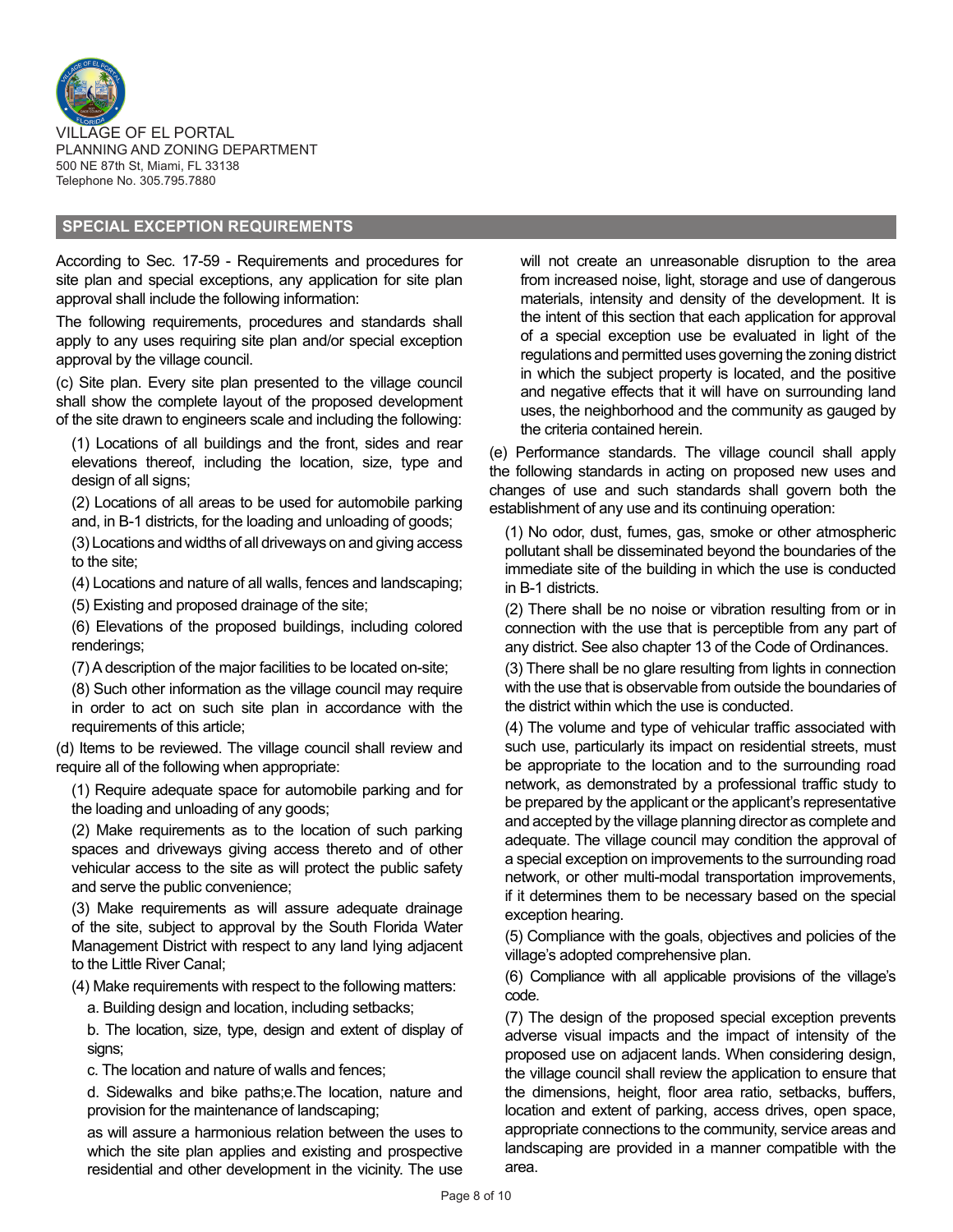

# **VILLAGE OF EL PORTAL DEPARTMENTS - APPROVAL - FOR OFFICIAL USE ONLY**

| <b>Planning and Zoning Department</b> |      | $\Box$ Approval<br>$\Box$ Approval with Conditions (see back)<br>$\Box$ Denial    |
|---------------------------------------|------|-----------------------------------------------------------------------------------|
|                                       |      |                                                                                   |
|                                       |      |                                                                                   |
| <b>Planning and Zoning Committee</b>  |      | $\Box$ Approval<br>$\Box$ Approval with Conditions (see back)<br>$\Box$ Denial    |
|                                       |      |                                                                                   |
|                                       |      |                                                                                   |
| <b>Village Council (1st Reading)</b>  |      | $\Box$ Approval<br>$\Box$ Approval with Conditions (see back)<br>$\Box$ Denial    |
| Name                                  |      |                                                                                   |
|                                       |      |                                                                                   |
| <b>Village Council (2st Reading)</b>  |      | $\square$ Approval<br>$\Box$ Approval with Conditions (see back)<br>$\Box$ Denial |
| Name                                  | Date | Signature                                                                         |